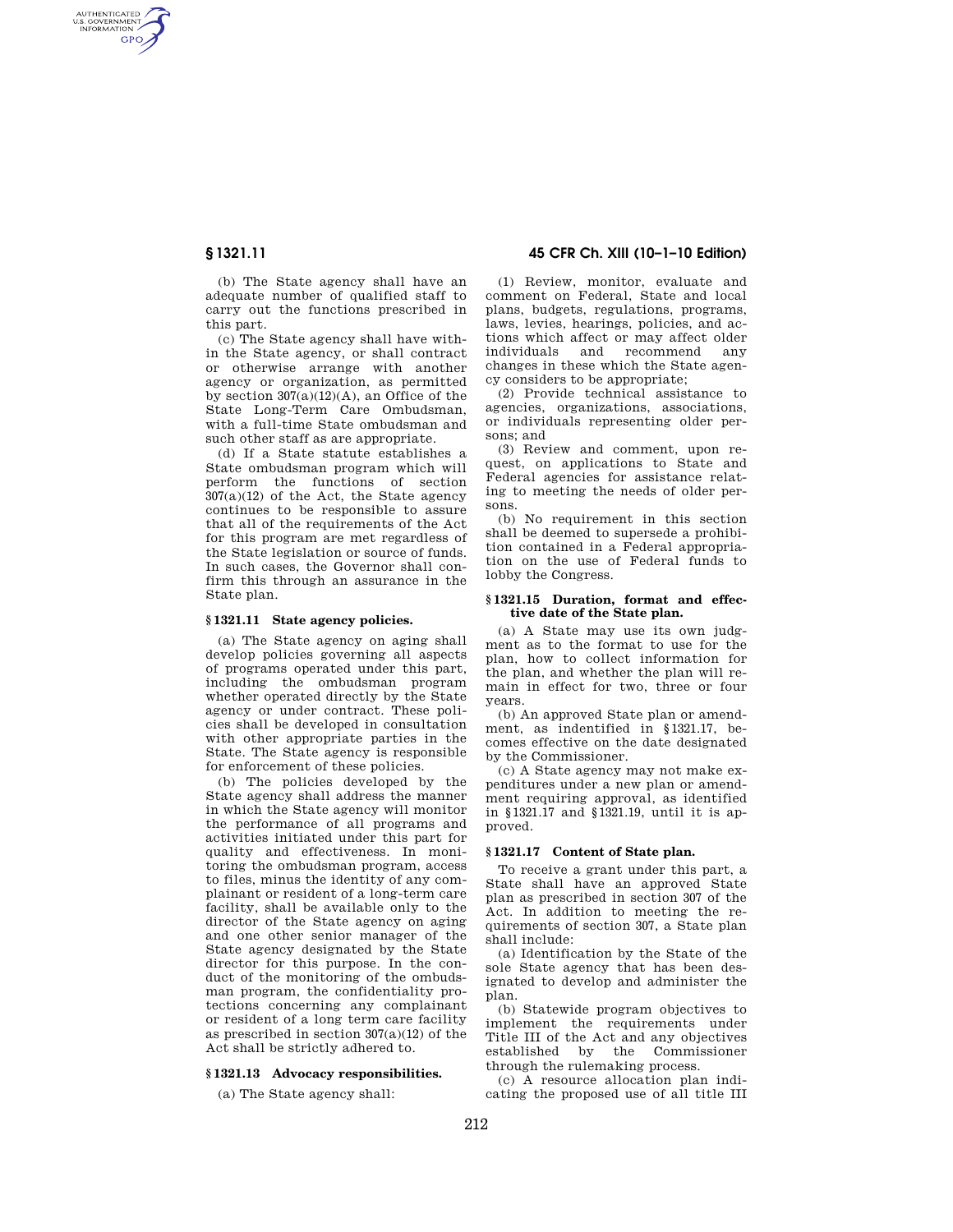# **Office of Human Development Services, HHS § 1321.17**

funds administered by a State agency, and the distribution of title III funds to each planning and service area.

(d) Identification of the geographic boundaries of each planning and service area and of area agencies on aging designated for each planning and service area, if appropriate.

(e) Provision of prior Federal fiscal year information related to low income minority and rural older individuals as required by sections  $307(a)$  (23) and (29) of the Act.

(f) Each of the assurances and provisions required in sections 305 and 307 of the Act, and provisions that the State meets each of the requirements under §§1321.5 through 1321.75 of this part, and the following assurances as prescribed by the Commissioner:

(1) Each area agency engages only in activities which are consistent with its statutory mission as prescribed in the Act and as specified in State policies under §1321.11;

(2) Preference is given to older persons in greatest social or economic need in the provision of services under the plan:

(3) Procedures exist to ensure that all services under this part are provided without use of any means tests;

(4) All services provided under title III meet any existing State and local licensing, health and safety requirements for the provision of those services;

(5) Older persons are provided opportunities to voluntarily contribute to the cost of services;

(6) Area plans shall specify as submitted, or be amended annually to include, details of the amount of funds expended for each priority service during the past fiscal year;

(7) The State agency on aging shall develop policies governing all aspects of programs operated under this part, including the manner in which the ombudsman program operates at the State level and the relation of the ombudsman program to area agencies where area agencies have been designated;

(8) The State agency will require area agencies on aging to arrange for outreach at the community level that identifies individuals eligible for assistance under this Act and other pro-

grams, both public and private, and informs them of the availability of assistance. The outreach efforts shall place special emphasis on reaching older individuals with the greatest economic or social needs with particular attention to low income minority individuals, including outreach to identify older Indians in the planning and service area and inform such older Indians of the availability of assistance under the Act.

(9) The State agency shall have and employ appropriate procedures for data collection from area agencies on aging to permit the State to compile and transmit to the Commissioner accurate and timely statewide data requested by the Commissioner in such form as the Commissioner directs; and

(10) If the State agency proposes to use funds received under section 303(f) of the Act for services other than those for preventive health specified in section 361, the State plan shall demonstrate the unmet need for the services and explain how the services are appropriate to improve the quality of life of older individuals, particularly those with the greatest economic or social need, with special attention to low-income minorities.

(11) Area agencies shall compile available information, with necessary supplementation, on courses of postsecondary education offered to older individuals with little or no tuition. The assurance shall include a commitment by the area agencies to make a summary of the information available to older individuals at multipurpose senior centers, congregate nutrition sites, and in other appropriate places.

(12) Individuals with disabilities who reside in a non-institutional household with and accompany a person eligible for congregate meals under this part shall be provided a meal on the same basis that meals are provided to volunteers pursuant to section  $307(a)(13)(I)$  of the Act.

(13) The services provided under this part will be coordinated, where appropriate, with the services provided under title VI of the Act.

(14)(i) The State agency will not fund program development and coordinated activities as a cost of supportive services for the administration of area